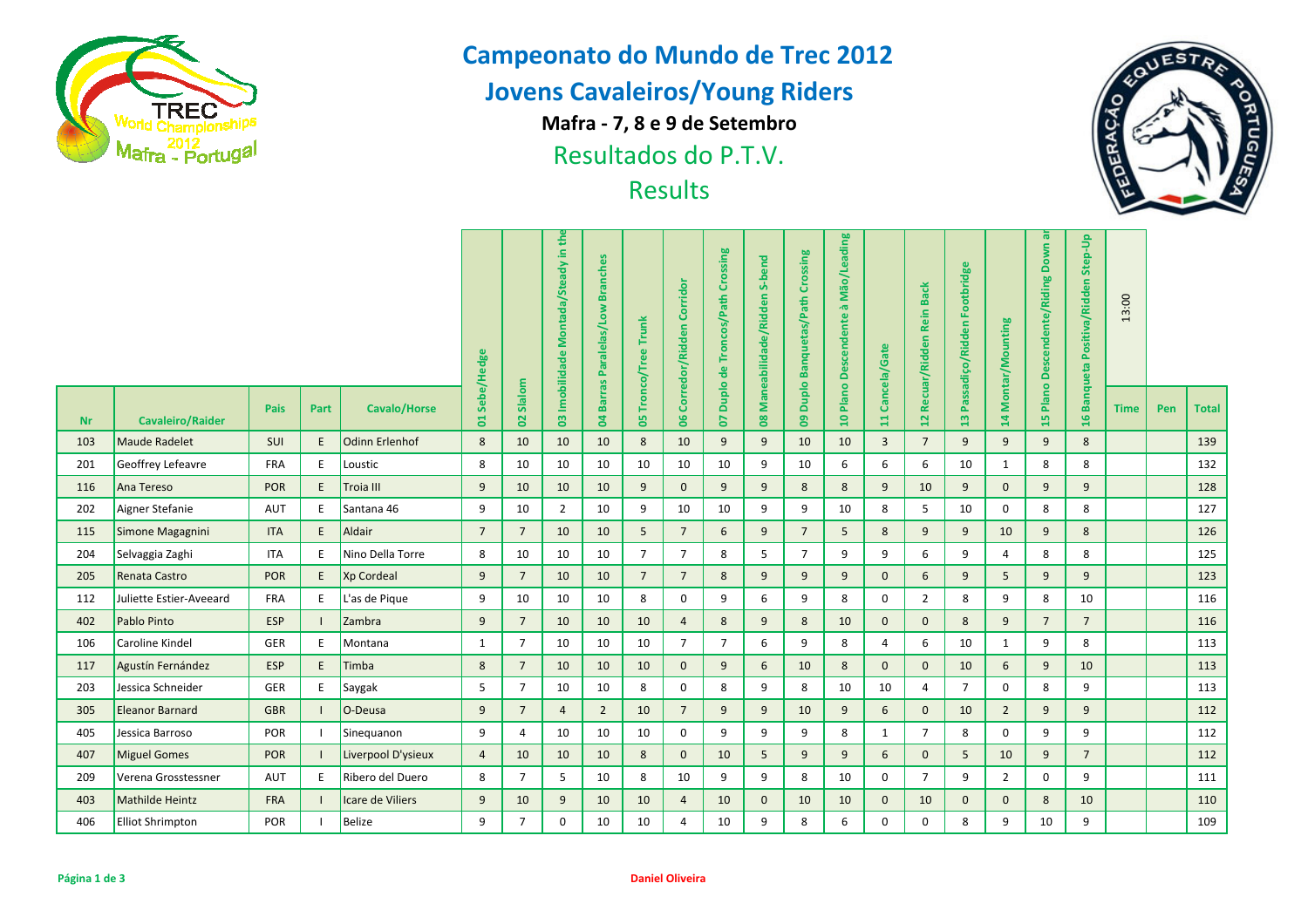

## **Campeonato do Mundo de Trec 2012**

# **Jovens Cavaleiros/Young Riders**

**Mafra - 7, 8 e 9 de Setembro**

Resultados do P.T.V.



| <b>Wafra</b> - Portugal |                             |            |                                     |                                  |                      | Resultados do P.T.V.<br><b>Results</b> |                                |                                 |                                  |                                    |                |                                             |                                |                 |                         |                                  |                 |                |                          |               | <b>A</b>    |     |              |
|-------------------------|-----------------------------|------------|-------------------------------------|----------------------------------|----------------------|----------------------------------------|--------------------------------|---------------------------------|----------------------------------|------------------------------------|----------------|---------------------------------------------|--------------------------------|-----------------|-------------------------|----------------------------------|-----------------|----------------|--------------------------|---------------|-------------|-----|--------------|
|                         | 01 Sebe/Hedge               |            | 03 Imobilidade Montada/Steady in th | <b>Branches</b><br>Paralelas/Low | 05 Tronco/Tree Trunk | Corredor/Ridden Corridor               | Duplo de Troncos/Path Crossing | S-bend<br>Maneabilidade/Ridden  | 09 Duplo Banquetas/Path Crossing | 10 Plano Descendente à Mão/Leading | Cancela/Gate   | <b>Back</b><br><b>Rein</b><br>Recuar/Ridden | Footbridge<br>Passadiço/Ridden | Montar/Mounting | Descendente/Riding Down | Banqueta Positiva/Ridden Step-Up | 13:00           |                |                          |               |             |     |              |
| <b>Nr</b>               | <b>Cavaleiro/Raider</b>     | Pais       | Part                                | <b>Cavalo/Horse</b>              |                      | 02 Slalom                              |                                | <b>Barras</b><br>$\overline{a}$ |                                  | $\overline{\mathbf{5}}$            | <b>PD</b>      | $\overline{\mathbf{8}}$                     |                                |                 | $\overline{11}$         | $\overline{a}$                   | $\mathbf{a}$    | 14             | Plano <sup>1</sup><br>15 | $\frac{9}{2}$ | <b>Time</b> | Pen | <b>Total</b> |
| 105                     | <b>Michael Kriechbaumer</b> | <b>AUT</b> | E.                                  | Darius 13                        | 8                    | 10                                     | 10                             | 10                              | 9                                | $\mathbf{0}$                       | 8              | 6                                           | $\overline{7}$                 | 10              | 6                       | $\mathbf{1}$                     | $7\overline{ }$ | $\mathbf{0}$   | 6                        | 10            |             |     | 108          |
| 110                     | Meganne Charest             | CAN        | E                                   | Paloma                           | 9                    | $\overline{7}$                         | $\overline{3}$                 | 10                              | 8                                | $\mathbf 0$                        | 10             | 6                                           | 9                              | $\overline{7}$  | $\mathbf{1}$            | 10                               | 8               | $\mathbf 0$    | 9                        | 10            |             |     | 107          |
| 208                     | <b>Matthieu Pailler</b>     | <b>FRA</b> | E                                   | Pachmet Quamr Leil               | 9                    | 10                                     | $\overline{3}$                 | 10                              | 5                                | $\overline{7}$                     | 10             | $\mathbf{3}$                                | 10                             | 10              | $\overline{3}$          | $\mathbf{0}$                     | 8               | $\overline{3}$ | $7\overline{ }$          | 9             |             |     | 107          |
| 100                     | Filipe Oliveira             | <b>POR</b> | E                                   | Tapada de Mafra                  | 8                    | 4                                      | 10                             | 10                              | 10                               | 4                                  | 10             | 3                                           | 8                              | 10              | $\overline{4}$          | $\mathbf 0$                      | 9               | 1              | 6                        | 9             |             |     | 106          |
| 109                     | Rebeca Pichardo             | <b>ESP</b> | E.                                  | Saka                             | 6                    | $7\overline{ }$                        | $\mathbf 0$                    | 10                              | 5                                | $7\overline{ }$                    | 8              | 6                                           | 10                             | 9               | $\mathbf{0}$            | 10                               | 5               | 8              | 6                        | 9             |             |     | 106          |
| 302                     | Ricardo Ferreira            | POR        |                                     | Usca                             | 9                    | 10                                     | $\mathbf 0$                    | 10                              | 8                                | $7\overline{ }$                    | 10             | 6                                           | 8                              | 6               | 4                       | $\overline{2}$                   | 8               | $\mathbf 0$    | 8                        | 8             |             |     | 104          |
| 111                     | <b>Fany Cugny</b>           | SUI        | E                                   | Chagal II                        | $7\overline{ }$      | $7\overline{ }$                        | 10                             | $7\overline{ }$                 | $\overline{7}$                   | $\overline{7}$                     | 8              | 6                                           | $\mathbf{1}$                   | 8               | $\mathbf{0}$            | $\mathbf{0}$                     | 6               | 10             | 9                        | 8             |             |     | 101          |
| 200                     | Elodie Bigler               | SUI        | E                                   | Lupin VIII                       | 4                    | $\overline{7}$                         | 10                             | 10                              | 4                                | 0                                  | 6              | 0                                           | 8                              | 8               | $\mathbf{1}$            | 9                                | 10              | $\overline{7}$ | 8                        | 9             |             |     | 101          |
| 114                     | Anna Maria Schmitt          | <b>GER</b> | E                                   | Hathor                           | $7\overline{ }$      | $7\overline{ }$                        | 10                             | $\overline{2}$                  | 5                                | $\overline{4}$                     | 8              | 9                                           | $\overline{7}$                 | $\overline{7}$  | $\mathbf{0}$            | $\mathbf{0}$                     | 8               | 10             | $7\overline{ }$          | 9             |             |     | 100          |
| 207                     | Laureline Collet            | SUI        | E                                   | <b>Mister Pix</b>                | 4                    | $\overline{7}$                         | 10                             | 4                               | 5                                | $\overline{7}$                     | $\overline{7}$ | 9                                           | $\mathbf{0}$                   | 10              | 8                       | 0                                | 9               | $\overline{3}$ | 8                        | 9             |             |     | 100          |
| 304                     | Carla Zapata                | <b>ESP</b> |                                     | Sea Wiz                          | $\sqrt{6}$           | $\mathbf{0}$                           | 10                             | 10                              | 8                                | 10                                 | $8\phantom{1}$ | 6                                           | 10                             | 9               | $\mathbf 0$             | $\mathbf{0}$                     | 10              | $\mathbf 0$    | 5                        | 8             |             |     | 100          |
| 400                     | Inês Carreira               | POR        |                                     | <b>Vetsy Wetts</b>               | 8                    | $\overline{7}$                         | $\mathbf 0$                    | $\overline{7}$                  | 10                               | $\overline{7}$                     | 10             | 3                                           | 10                             | 9               | $\mathbf{1}$            | 0                                | 10              | $\mathbf 0$    | 9                        | 8             |             |     | 99           |
| 118                     | Louis Pierrestiger          | <b>CAN</b> | E                                   | <b>Duchesse</b>                  | 8                    | $\mathbf{0}$                           | $\mathbf{1}$                   | 10                              | 5                                | 10                                 | 9              | $\overline{3}$                              | 10                             | 9               | $\mathbf{0}$            | $\mathbf{0}$                     | 10              | 5              | 9                        | 9             |             |     | 98           |
| 401                     | Elenore Glindell            | SWE        |                                     | <b>Melting Pot</b>               | 8                    | $\overline{7}$                         | 5                              | 10                              | 10                               | $\mathbf 0$                        | 8              | 6                                           | 9                              | 9               | 1                       | 0                                | 9               | $\mathbf 0$    | 8                        | 8             |             |     | 98           |
| 101                     | Anoushka Hendriks           | <b>ESP</b> | E                                   | Eros                             | $7\overline{ }$      | $\mathbf{1}$                           | $\mathbf{0}$                   | $\overline{7}$                  | $\overline{7}$                   | $7\overline{ }$                    | 8              | 9                                           | 6                              | $8\phantom{1}$  | $\overline{3}$          | $\mathbf 0$                      | 8               | 8              | 9                        | 9             |             |     | 97           |
| 301                     | Nicol Quercioli             | <b>ITA</b> | E                                   | Bigio                            | 5                    | $\overline{7}$                         | 10                             | $\overline{7}$                  | 8                                | $\overline{4}$                     | $\overline{4}$ | 6                                           | $\overline{7}$                 | 9               | 5                       | $\mathbf 0$                      | 10              | $\overline{2}$ | 5                        | 8             |             |     | 97           |
| 404                     | Lea Gröber                  | <b>GER</b> |                                     | Samira                           | 6                    | $\overline{7}$                         | 8                              | 5                               | 5                                | $\mathbf{0}$                       | 5              | 9                                           | 9                              | 9               | $\mathbf{1}$            | 10                               | 8               | $\mathbf{0}$   | $\overline{7}$           | 8             |             |     | 97           |
| 107                     | Ilaria Rossi                | <b>ITA</b> | Ε                                   | Bejar Al Mauri                   | 6                    | $\overline{7}$                         | $\mathbf 0$                    | 10                              | $\overline{7}$                   | $\overline{7}$                     | 8              | 5                                           | $\overline{7}$                 | $\overline{7}$  | $\overline{2}$          | $\mathbf 0$                      | 9               | 5              | 6                        | 8             |             |     | 94           |